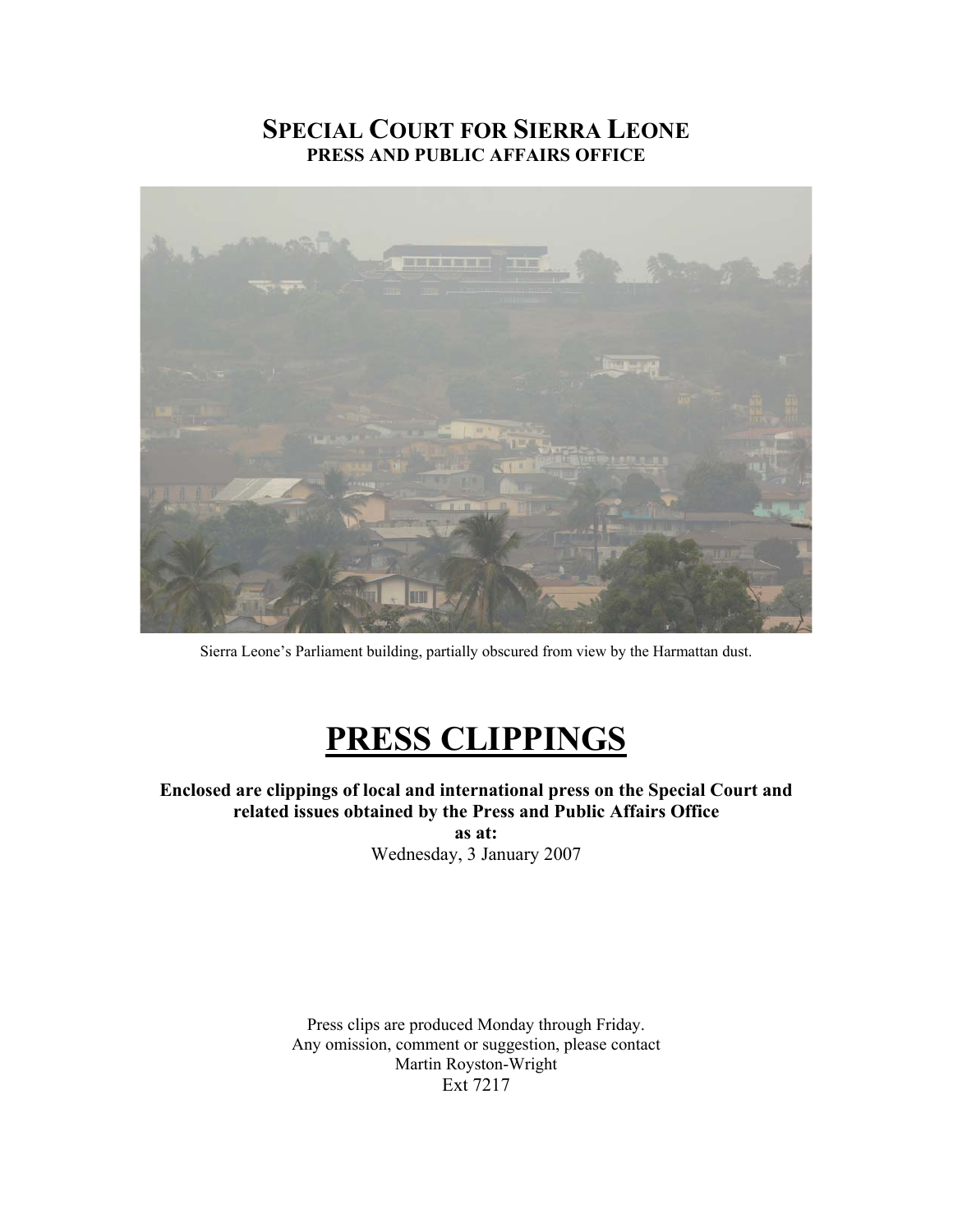| <b>Local News</b>                                                                                                                            |             |
|----------------------------------------------------------------------------------------------------------------------------------------------|-------------|
| No local newspapers have been published this week, as members of the Sierra<br>Leone Vendors Association have declared their annual holiday. |             |
| <b>International News</b>                                                                                                                    |             |
| Hinga Norman Aide Joins PMDC / Patriotic Vanguard                                                                                            | Pages 3-4   |
| Vote for Africa's 2006 Significant Moment / BBC                                                                                              | Pages 5-6   |
| The Most Memorable Events of 2006 / The Inquirer                                                                                             | Pages 7-8   |
| UNMIL Public Information Office Media Summary / UNMIL                                                                                        | Pages 9-17  |
| Ban Talks Death penalty on First Day / Reuters                                                                                               | Pages 18-19 |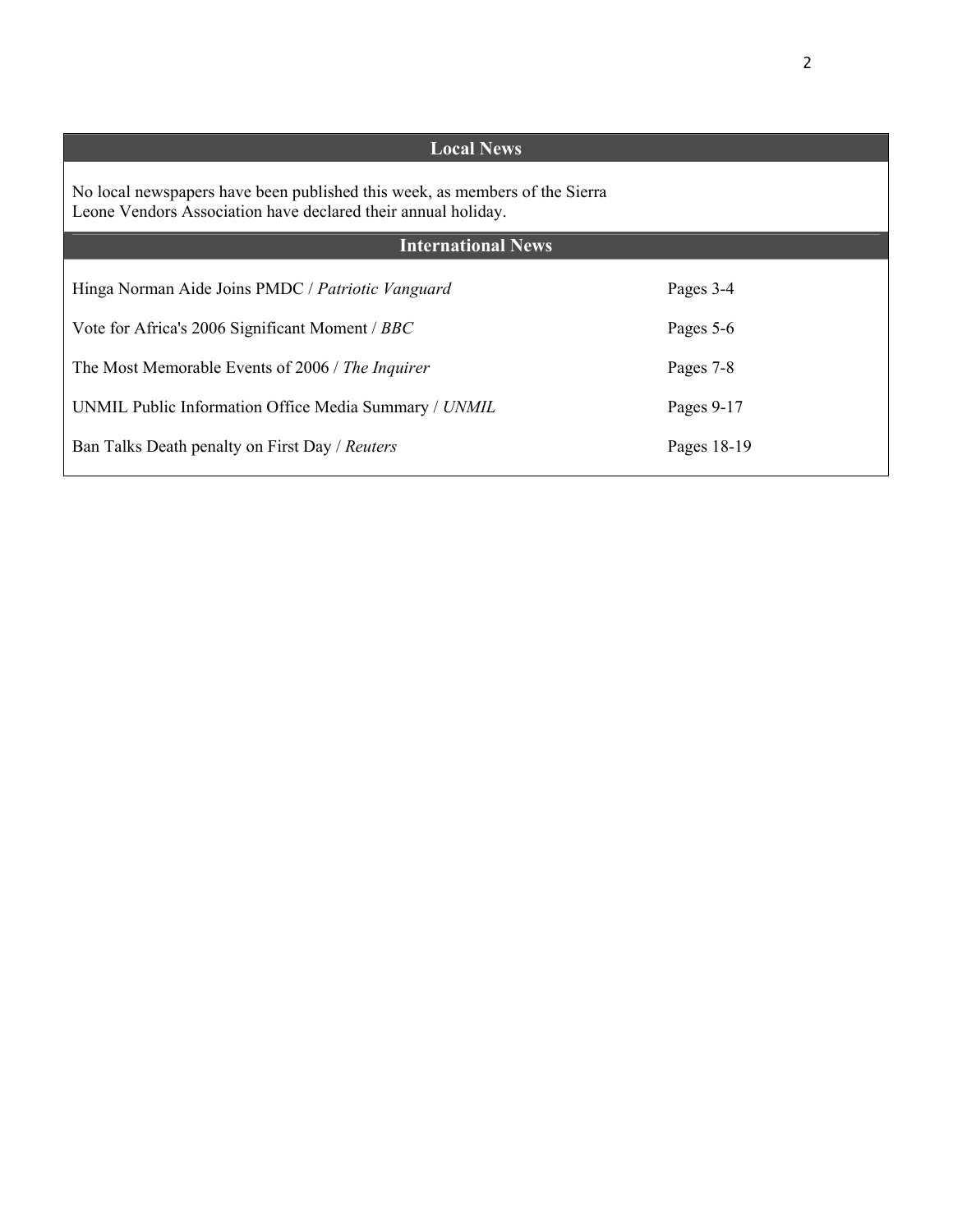Patriotic Vanguard website

2 January 2006 http://www.thepatrioticvanguard.com

## **Hinga Norman Aide Joins PMDC**

- Friday 29 December 2006.

By Theophilus S. Gbenda

As the political tempo in Sierra Leone gathers speed the People's Movement for Democratic Change (PMDC) has scored yet another goal in its bid to take over the reins of government from the Sierra Leone People's Party (SLPP), come the 2007 Parliamentary and Presidential Elections.

This time around, the PMDC has captured another big fish in the person of Abu Bakarr Turay(photo) popularly known as ABT, an Investigator assigned to the Hinga Norman Defence Team at the Special Court for Sierra Leone. Mr. Turay visited the PMDC head office on Hannah Benka Coker Street in the early hours of Wednesday December 27 2006, dressed in full party colours. He was received by scores of party stalwarts who immediately interpreted his coming over to the party as another big blow to the dying SLPP, and a plus for the PMDC.



In an exclusive interview with him, he revealed that he is shifting allegiance to the PMDC because he sees no bright future for the SLPP,

adding that as far as he is concerned, the present SLPP is by all indications vindictive.

He said the likes of former Vice President Albert Joe Demby, Harry Will, Momoh Pujeh and Charles Francis Margai, lost their positions in the SLPP without members of the party knowing any reason for such. He went on to state that the former Coordinator of the Civil Defence Forces (CDF) and Minister in the Tejan Kabbah led administration, Chief Sam Hinga Norman, got his incarceration under the watchful eyes of the government he selflessly fought to return to power, noting on a rather sad note that to the best of his knowledge, no member of the SLPP has ever paid him an official visit or shown any sign of sympathy to him since his incarceration about fours years ago.

Mr. Turay pointed out that if the SLPP as a party could now see Chief Norman as an enemy, then he is afraid for himself. He said the President Alhaji Dr. Ahmad Tejan Kabbah may mean well for the nation, but some people around him have not been adequately informing him about the real situation on the ground.

A typical example he said, was his arrest on August 5 2005 by armed police personnel who raided his residence at 0500 hours, on allegations that he was planning to overthrow the government. He said judging by the way and manner in which the matter was handled, it is possible that the President was unaware of his arrest and the circumstances surrounding it. He went on to refer to his arrest and eight days detention in police custody as mere intimidation because of his affiliation with the detained Chief Hinga Norman. On why he decided to come over to the PMDC, Mr. Turay stated that he loves the PMDC, and is okay with the calibre of people behind it.

"If I truly love my country, I should make up my mind to join forces with those patriotic sons and daughters of the soil who have come together to form the PMDC with the sole aim of ushering positive changes in our beloved country", Mr. Turay said, adding that with the calibre of people behind Mr. Charles Francis Margai, he is optimistic that the party will emerge victorious come the 2007 general elections.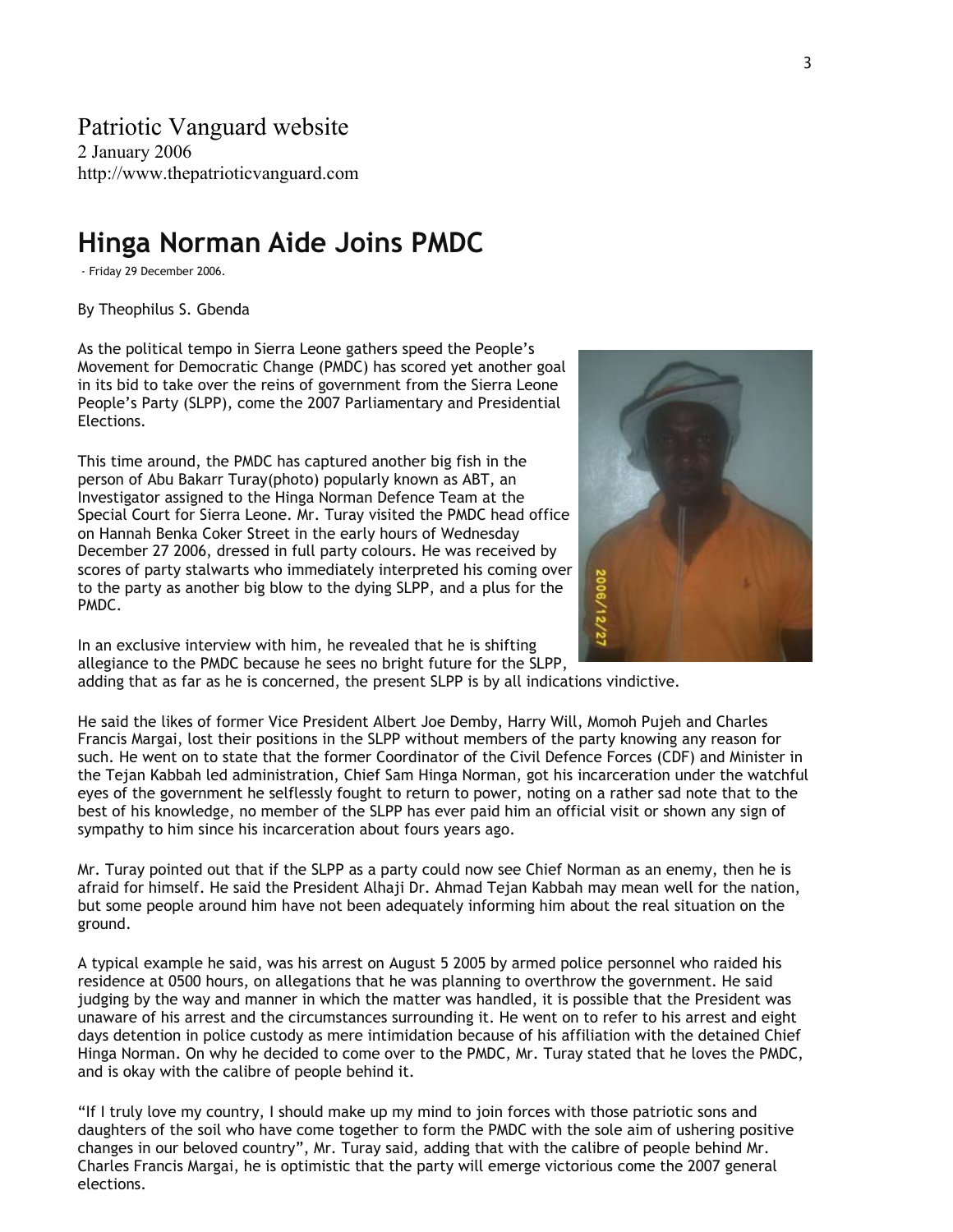He dismissed claims by certain individuals that the PMDC is made up of frustrated people who defected from the SLPP all because they felt slighted. According to him, even if that is the case, one cannot disown his own brother simply because he is crazy - something he said the SLPP has done. "I don't see myself associating with such a party", Mr. Turay said. He praised the leadership qualities of Mr. Charles Francis Margai, saying evidences are there to show that he is the kind of leader this country is craving for.

Asked whether Chief Norman is aware of his move to the PMDC, he said yes, revealing: "I told him I am going to join the PMDC and he gave me his blessing". According to Mr. Turay, it is just a matter of time, Chief Norman too will openly declare for the PMDC.

Mr. Turay further maintained that he will personally ensure that Chief Norman makes a statement in that direction pretty soon. He said he will ever remain loyal to Chief Norman despite his current predicament. According to him also, some enemies within the SLPP who do not like Chief Norman, are only anticipating his death because they see him as a threat. "I can assure you that my coming over to the PMDC is an indication that Chief Norman is not too far from same", he added. He therefore called on supporters of Chief Norman to begin to pack their bags and bundles for an onward journey onboard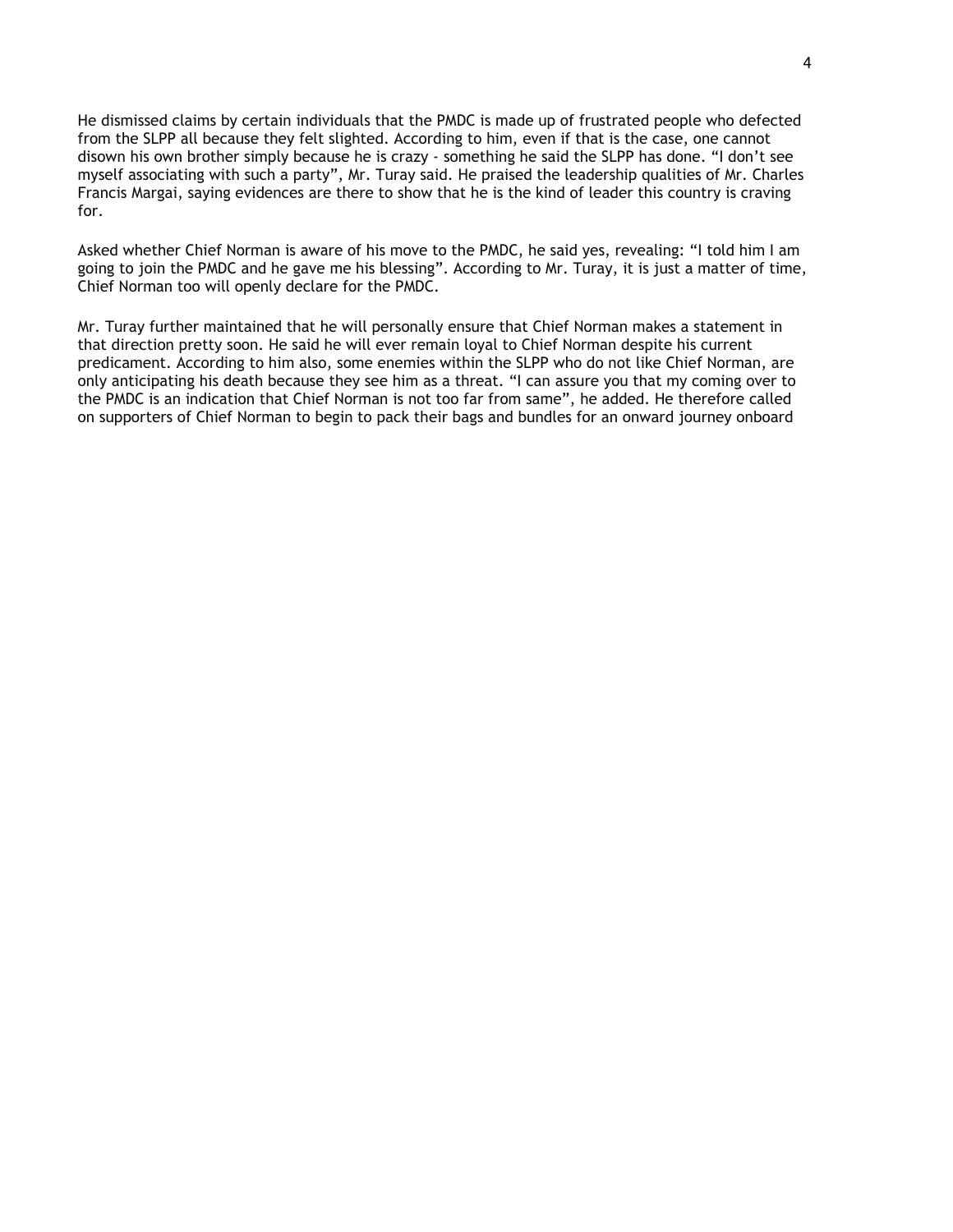Saturday, 30 December 2006

## **Vote for Africa's 2006 significant moment**

**It has been a dramatic year for Africa which saw the birth of democracy in the Democratic Republic of Congo and has ended in uncertainty for the war-torn nation of Somalia.**

Nigeria's 140m people stood up to be counted in their first census in 15 years and big names like Liberia's Charles Taylor discovered they were not beyond the law.

Football fans feasted on the African Nations Cup and Ghana got pulses racing by making it through to the second round of the World Cup.

World headlines, meanwhile, were dominated by the mass African migrant exodus to the Canaries; Madonna's adoption of a one-year-old in Malawi and China's growing influence on the continent.



Read the shortlist below and vote on the right

But now it is time for you to decide what you think was Africa's most significant story this year from a shortlist selected by BBC **Focus on Africa** listeners.

## **TOP AFRICA STORIES 2006**



## **DR Congo: elections**

Joseph Kabila became DR Congo's first freely elected leader in 40 years winning a tense presidential poll in October, bringing hopes of peace to the war-ravaged nation.



### **Liberia: arrest**

Former Liberian leader Charles Taylor was taken into custody by the UN-backed court for Sierra Leone after a dramatic escape attempt in Nigeria. His trial for war crimes starts next year in the Hague.

## **Nigeria: third term**



Nigeria's Senate quashed any further presidential hopes for President Olusegun Obasanjo in May by throwing out a bill to amend the constitution to allow third terms.



## **South Africa: rape trial**

South African politician Jacob Zuma was acquitted of rape charges, but apologised for not using a condom, a revelation that caused shock in a country where millions are infected with HIV.



## **Sudan: Darfur crisis**

As the crisis in Sudan's Darfur region entered its third year, May's deal failed to quell the violence that has spilled into Chad and the government remained impervious to international pressure.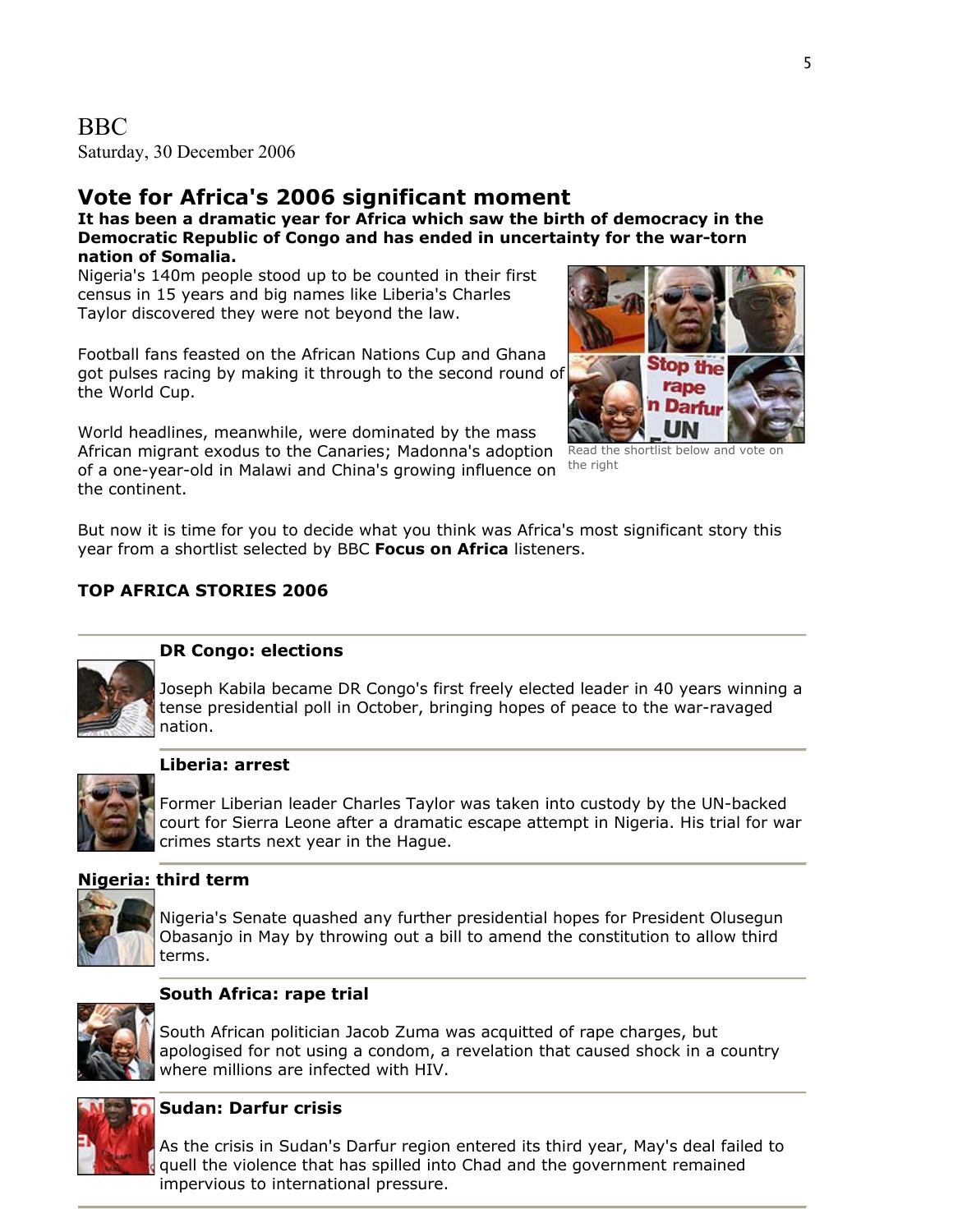## **Uganda: peace talks**

**VOTE RESULTS**  What was Africa's most significant moment of 2006?

**27.67%** 

**Nigeria third term rejected**  $12.54%$ **Jacob Zuma's rape trial**  5.47% **Failure to d eal with Darfur** 31.71% **Ugandan rebel peace talks**  5.03% **2942 Votes Cast** Results are indicative and may not reflect public opinion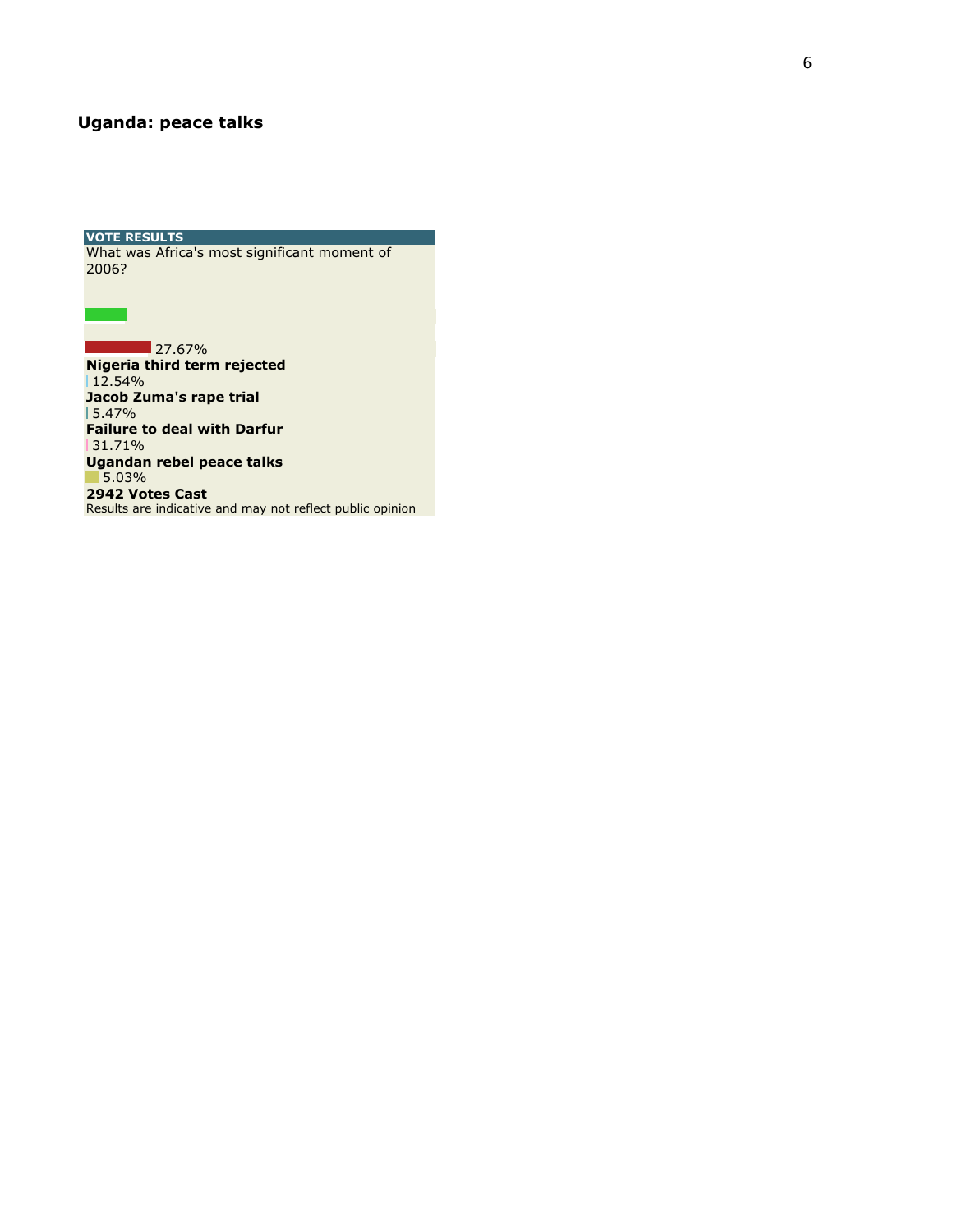## The Inquirer (Monrovia) Friday, 29 December 2006

### **The Most Memorable Events of 2006**

The Inquirer (Monrovia) **OPINION** 

By Charles Crawford

In consonance with the tradition of this paper to reflect on the most memorable events at the end of each year, we would like to retrospect the two most memorable events of the year 2006.

You may agree with me that the two most memorable events of the year 2006 were the inauguration of Madam Ellen Johnson Sirleaf as Liberia's 23rd President who has now gone down in history as the first female President of Liberia yea the Continent of Africa; and the arrest and subsequent imprisonment of the former President, Charles Taylor on charges of war crimes and crime against humanity.

On Monday, January 16, 2006, President Sirleaf took the oath of office to steer the affairs of the nation for six consecutive years as enshrined in the Constitution. Seven world leaders and a score of dignitaries representing their respective countries, governments and organizations graced this colorful event that was held on the grounds of the Capitol Building.

Declaring the birth of national renewal as she took the oath of affirmation in the presence of some of her African colleagues, scores of international figures and Liberians, President Ellen Johnson Sirleaf vowed to wage war on corruption; reconcile all Liberians, bring about good governance; accountability and transparency in government's operations, etc, etc.

African leaders who graced the inauguration of the nation's 23rd President were Presidents Olusegun Obassanjo of Nigeria, Thabo Mbeki of South Africa, John Kufour of Ghana, Tejan Kabbah of Sierra Leone, Blaise Campaore of Burkina Faso, Ahmed Toumani Toure of Mali, Abdoulaye Wade of Senegal and Paul Chassingbe of Togo.

Amongst the high profiles in attendance at the colorful event were the First Lady of the United States, Mrs. Laura Bush and Dr. Condeleeza Rice, U.S Secretary of State.

Another memorable event of the year 2006 was the arrest and the imprisonment of Liberia's former President, Charles Taylor.

In August 2003, Mr. Taylor relinquished power to his Vice President, Moses Blah, to seek asylum in Carlaba, Nigeria as part of the Accra Peace Deal that was brokered by former leaders of the defunct warring factions, political parties, civil society groups and stakeholders in the city of Accra, Ghana in August 2003 with the assistance from the international community.

Following two and half years of his stay in Carlaba, the dust was finally settled for his arrest and subsequent turn over to the United Nations backed Special War Crime Court in Freetown, Sierra Leone, to face the 17 charges of War Crime and Crime against humanity which were later reduced to 11 counts Charges.

"God willing I will be back," were the last words that came from the mouth of former President Taylor before turning over the mantle of authority to Mr. Blah at the induction ceremony that was held in the Parlors of the Executive Mansion on August 11, 2003.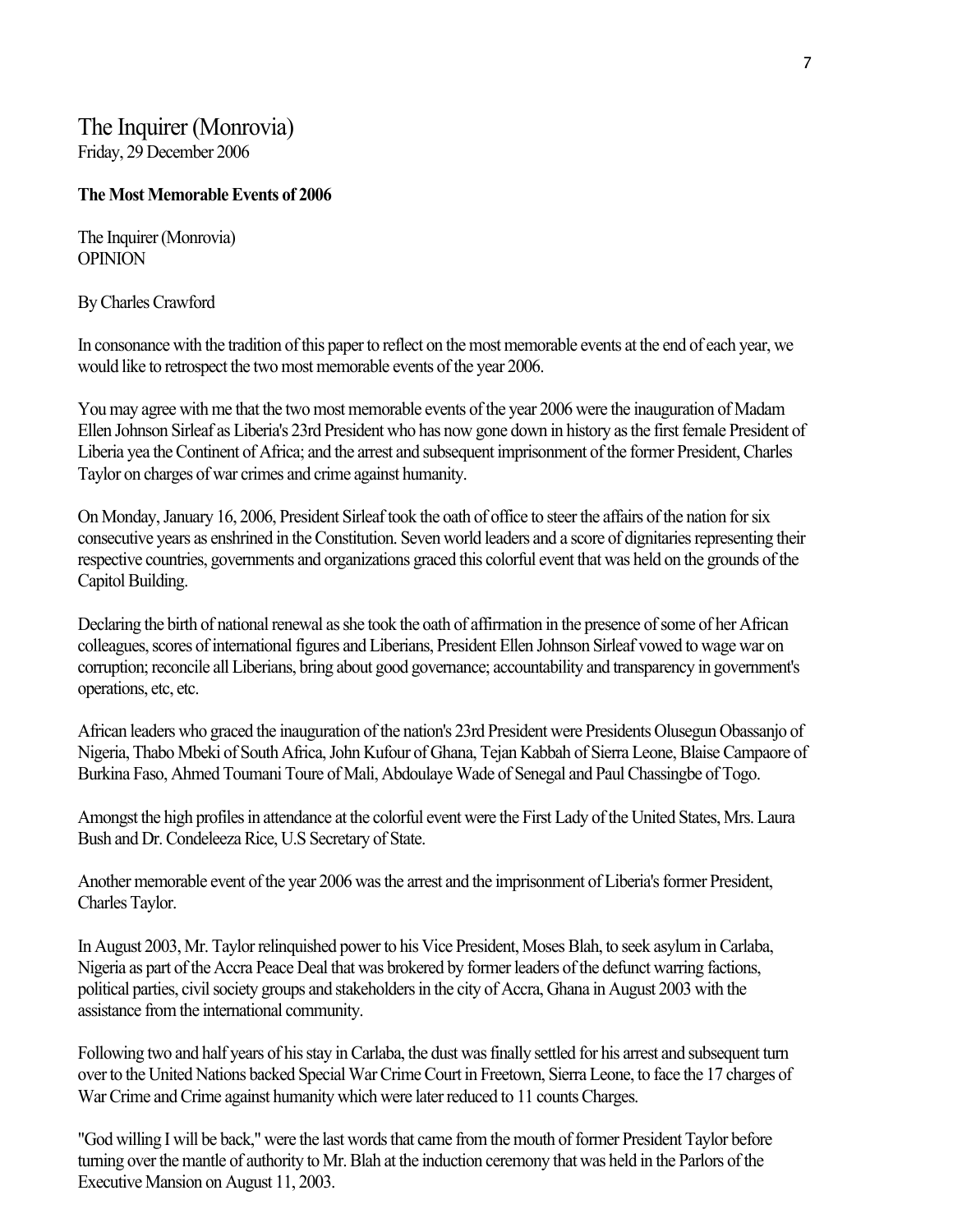True to his words, he came home on a Nigerian Presidential aircraft on Wednesday March 29th 2006 but only to find himself being arrested and handcuffed on his own soil for charges of war crime and crime against humanity.

The day before Mr. Taylor's arrest, the Nigerian government announced that he has disappeared from his asylum residence in Carlaba, Nigeria. According to the Nigerian government, Mr. Taylor and his family left Carlaba for an unknown destination.

This news did not go down well with the international community that was pressing for Mr. Taylor's prosecution by the Special Court. And so, pressures from all quarters within the international community were mounted on Nigeria for the location and turn over of Mr. Taylor to the court.

Heeding to pressures, the Nigerian government announced during the morning hours of March 29, that its securities have arrested Mr. Taylor in a town bordering Nigeria with Chad, and that modalities were being worked out for his possible extradition to Liberia.

The Presidential aircraft that brought Mr. Taylor to Liberia touched the Roberts International Airport in Margibi County in the afternoon of the same date (March 29,2006). But upon his immediate arrival, he was arrested by UNMIL military personnel who were acting upon the orders from the UN backed Special Court and sent to the court in Freetown, Sierra Leone.

Due to threats the Taylor's trial in Freetown posed to the peace and security in the Mano River basin, the trial was therefore changed from Freetown to The Hague in the Netherlands.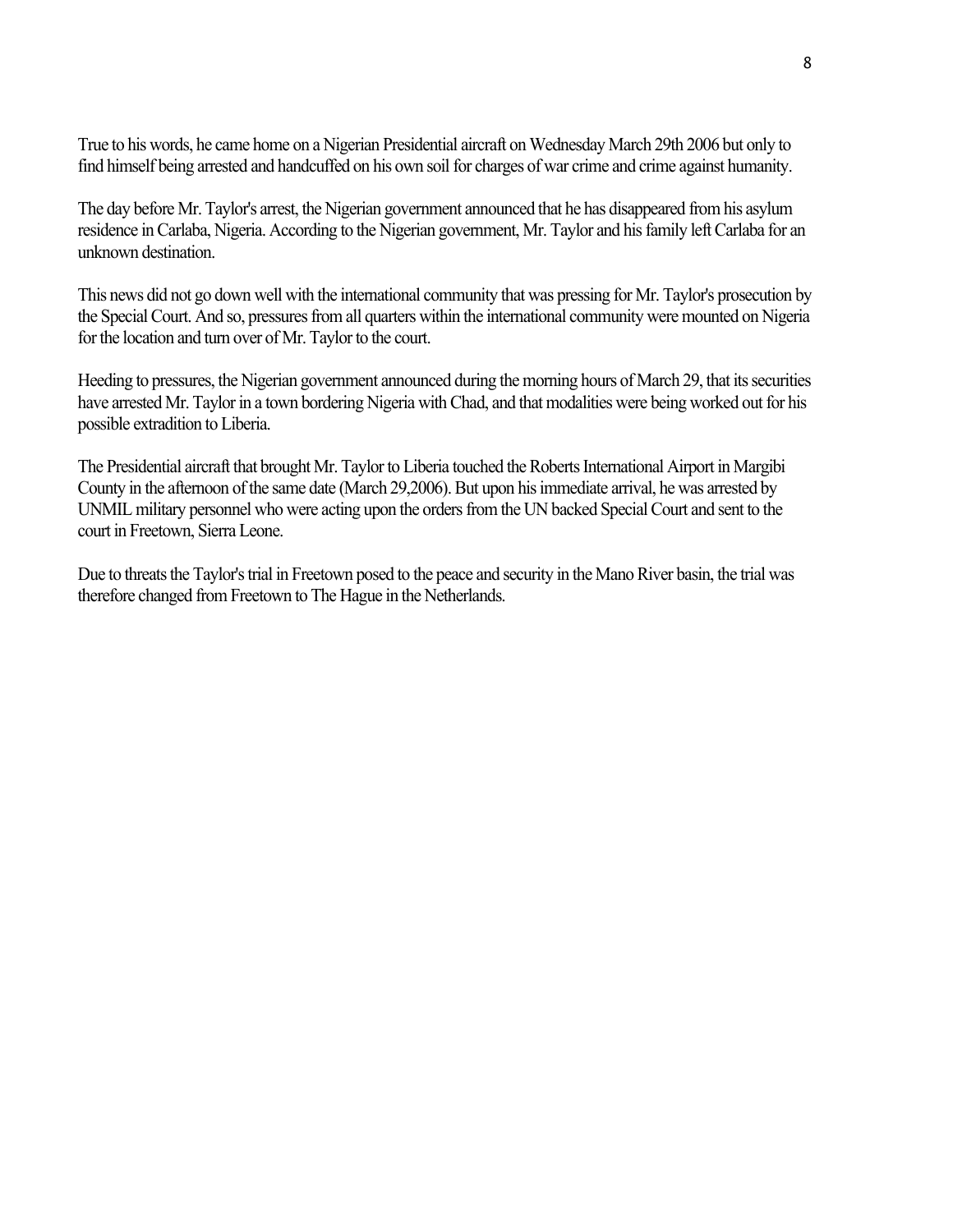

United Nations Mission in Liberia (UNMIL)

## **UNMIL Public Information Office Media Summary 2 January 2007**

*[The media summaries and press clips do not necessarily represent the views of UNMIL.]*

## **International Clips on Liberia**

## **Five Police Officers Deployed to Liberia**

Harare, Dec 31, 2006 (The Herald/All Africa Global Media via COMTEX) --THE 16th group of Zimbabwean police officers deployed to the United Nations contingent in Liberia left Harare yesterday to take over from their compatriots who recently completed their tour of duty. Acting Police Commissioner Godwin Matanga yesterday bade farewell to the five police officers. The total number of officers deployed so far is 94. "The handover and takeover scenarios that have become of the Zimbabwe Republic Police in the United Nations mission in **Liberia** is good testimony of the United Nations faith in our police officers," said Deputy Commissioner Matanga, who is responsible for operations.

#### **From Warfare to 'Panpan': Liberia's Ex-combatants Help Ease Transport Problem** 12/31/06 FrontPageAfrica.com--Gbarnga, Bong County - Liberians both at home and abroad witnessed the participation of thousands of youths during the fourteen years of bloody civil war. Most of the young Liberians killed and destroyed the infrastructural assets of their country. Thanks to the 15,000-strong UN Force in Liberia, the rebels have been disarmed. While most of them are in schools, scores of others have embarked on other positive ventures – one particular drawing interest is transportation. Most of the ex-fighters used their DDRR Packages to purchase mini motor cycles widely known as "panpan" for

transportation purposes something which the Liberian government has lauded.

## **International Clips on West Africa**

## **Ivorian rebels snub Gbagbo bid to bypass peace plan**

BOUAKE, Ivory Coast, Jan 1 (Reuters) - Ivory Coast's northern-based New Forces rebels on Monday rejected a bid by President Laurent Gbagbo to bypass a U.N.-backed peace plan and hold direct talks with them. Gbagbo announced his own plans on Dec. 19 to end the partition of the cocoa-growing country after a 20002/03 civil war, including direct talks with the rebels, in what was widely interpreted as a further snub to the U.N.-backed process. But in a New Year's statement on Monday, New Forces leader Guillaume Soro made clear any talks would have to follow the process laid out by U.N. Security Council resolution 1721, adopted in November, which hands broad control of reunification and organising delayed elections to an interim prime minister.

## **Chocolate may become more expensive in 2007 as cocoa prices rise**

**By Danielle Rossingh**  *Bloomberg Tuesday, January 2, 2007*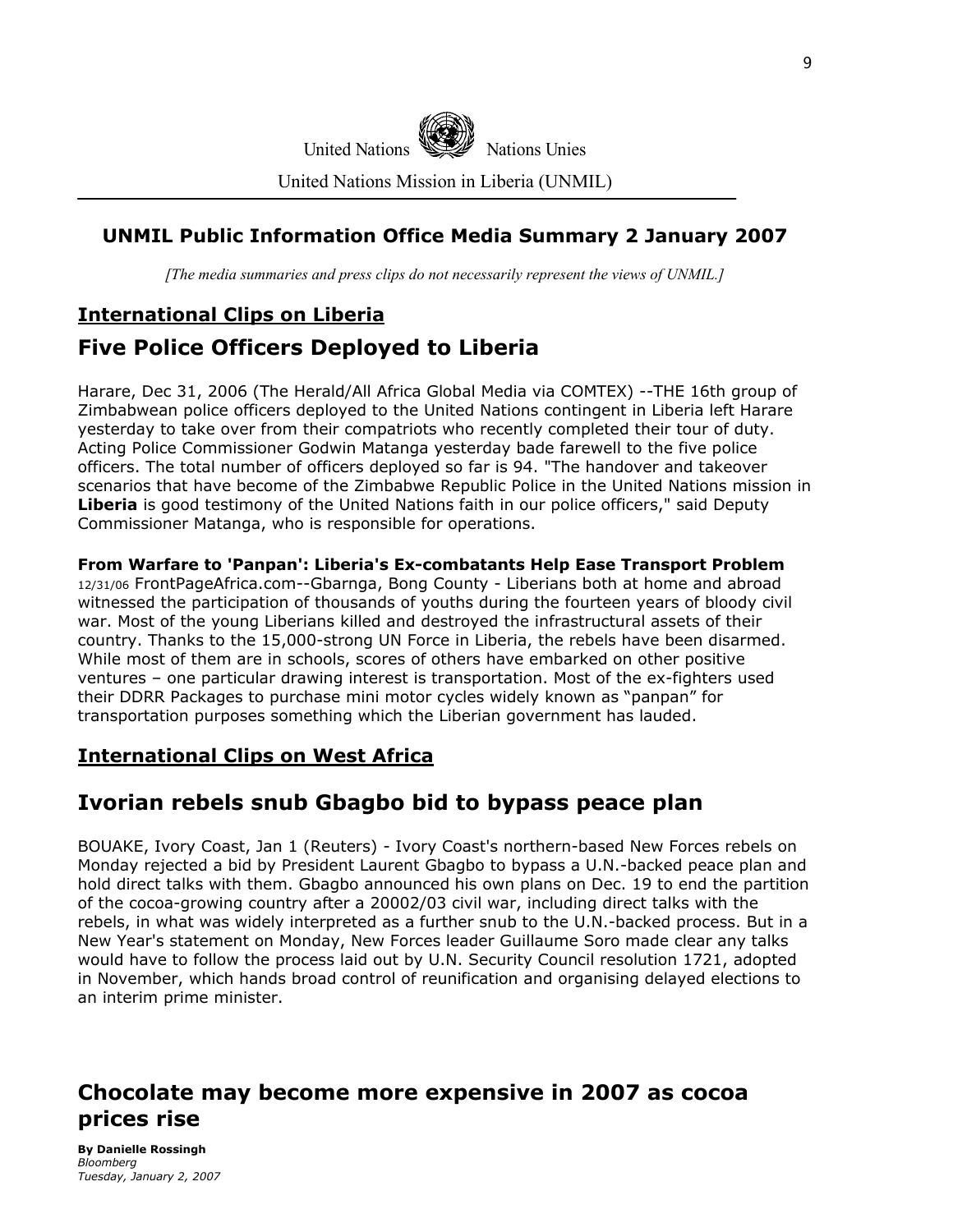LONDON — Cocoa prices gained in London after a breakdown in peace talks between rebels and the government of Ivory Coast, the world's biggest producer of the beans.Rebels have rejected attempts by the Ivory Coast government to hold direct negotiations rather than holding talks through the United Nations, Al Jazeera reported, citing the rebels. Cocoa prices have gained 8.4 percent in London and almost 12 percent in New York since the beginning of November, when the UN said it was "seriously concerned" by clashes that had occurred in Abidjan, the commercial capital of the West African country.

## **Local Media – Newspaper**

#### **Press Union of Liberia Denounces President's X-Mas Gift**

*(The Inquirer and Daily Observer)* 

- The Press Union of Liberia (PUL) has defended as brilliant, the decision by some media institutions to reject the US\$500 checks from President Ellen Johnson-Sirleaf for "Christmas party."
- In a statement, the Union considered the move by some media managers to return the President's gift as a strong courage and will to resist attempts to further subject the press to public ridicule.
- The PUL also condemned journalists who "shamelessly" signed for and expended the money without regards for their code of ethics.

#### **Police Turn over Kidnapped Girl to Guinean Security**

*(Daily Observer)* 

- [sic:] The 21 year-old woman who was arrested six days ago for her alleged involvement in the trafficking of a little girl was on Saturday turned over to Guinean security authority. Also turned over was the motorcyclist who brought them into Liberia. The victim was also turned over to the Guineans.
- The 21 year-old woman, Kou Moilay, was arrested on 26 December while negotiating to sell a teenage girl she had abducted or kidnapped from Guinea.

### **Armed Robbers Attack WHO Staffer**

*(The Inquirer)*

• [sic:] More than five well armed men last Friday morning attacked the residence of a senior staff of the World Health Organization (WHO), Edvida Neblett Barclay, in the Paynesville community and took away several valuable items.

#### **Local Media – Radio Veritas** *(News monitored today at 9:45 am)*

#### **Government to Enact New Anti-Corruption Law**

• In a statement released at the weekend, the government said it plans to enact new laws to criminalize acts of corruption and impose penalties for illicit enrichment both before and after conviction and said an anti- corruption institution would be set up to investigate and prosecute all corrupt cases in coordination with the justice ministry.

*(Also reported on ELBS and Star Radio)* 

#### **Campaign to Weed out Illegal Press Attaches at Liberia's Foreign Mission Launched**

• Speaking to reporters at the weekend, Information Minister designate, Dr. Laurence Bropleh disclosed that the government has launched a campaign against illegal press attaches operating at Liberia diplomatic missions abroad with the aim to discourage foreign mission personnel from acting beyond their scope of operations. *(Also reported on ELBS and Star Radio)*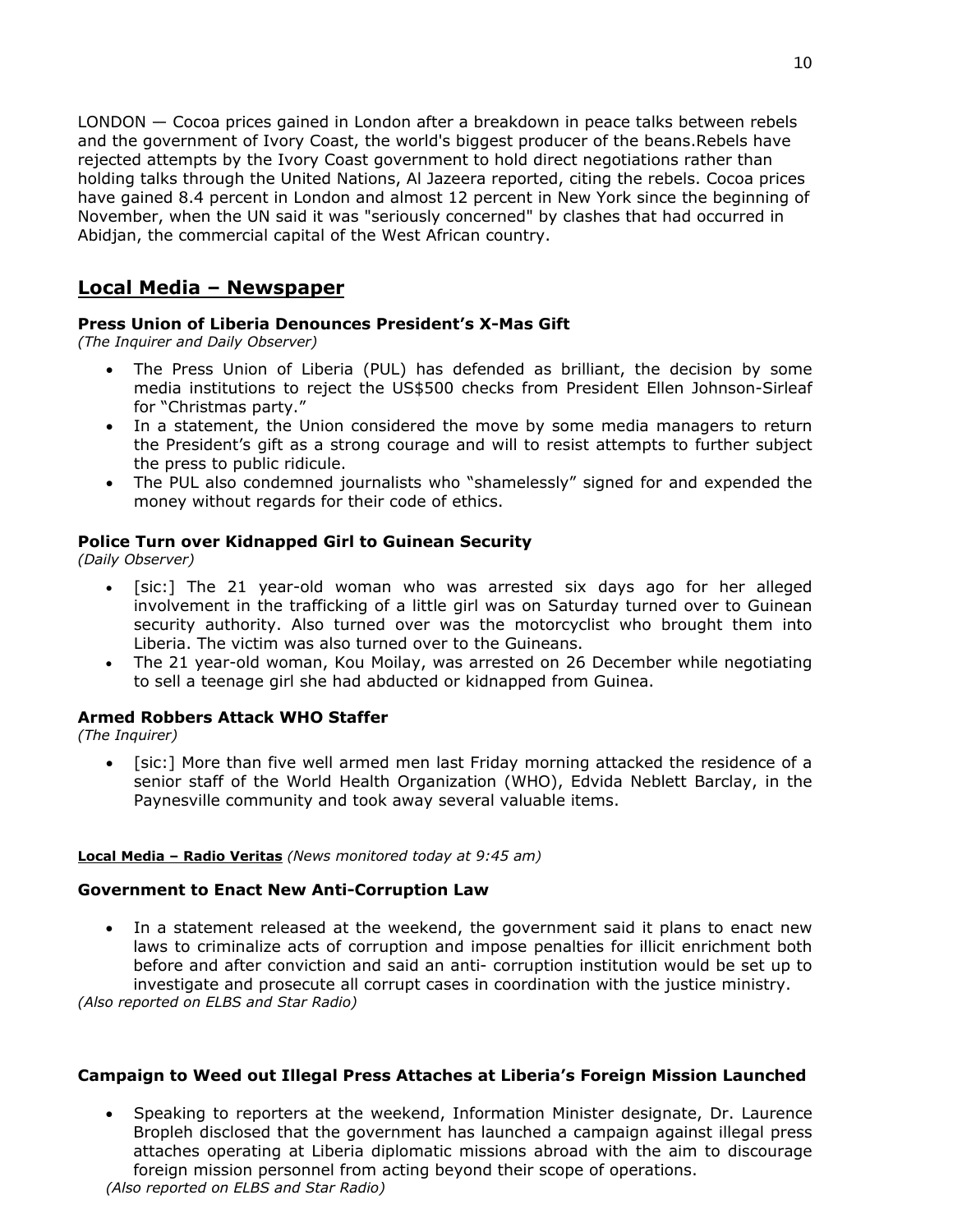#### **Civil Service Agency to Introduce Biometric Identification System**

- In an interview, the Director General of the Civil Service Agency, Dr. William Allen disclosed that there are plans to introduce a Biometric Identification System in the civil service records of the country to resolve the problem of ghost names on government's payroll and undermine the duplication of names in the public sector.
- Dr. Allen said the new technology would require that the fingerprints and other features of each civil servant be reflected in his or her records.

*(Also reported on ELBS and Star Radio)*

## **Star Radio***(News culled from website today at 09:00 am)*

#### **Taylor Confidant wants Audit of National Patriotic Party Government**

- A former Bomi County Representative during the Taylor regime, Mr. Sando Johnson, has called for an audit of the financial records of the former National Patriotic Party government to establish the guilt or innocence of that government which was perceived to be highly corrupt.
- Mr. Johnson recalled that the European Union conducted audit on key agencies during the Taylor's era and wants government look at the report for possible action.

#### **Speaker Snowe Envisages a more Objective Legislature**

• In an interview, Speaker Edwin Snowe says the House of Representatives would be much more objective in the discharge of its duties during the New Year. He said the first sitting of the Lower House was a period of orientation for lawmakers and said the second sitting would be a period of critical discussion on issues and not what he described as "grand standing".

*Complete versions of the UNMIL International Press Clips, UNMIL Daily Liberian Radio Summary and UNMIL Liberian Newspapers Summary are posted each day on the UNMIL Bulletin Board. If you are unable to access the UNMIL Bulletin Board or would like further information on the content of the summaries, please contact Mr. Weah Karpeh at karpeh@un.org.*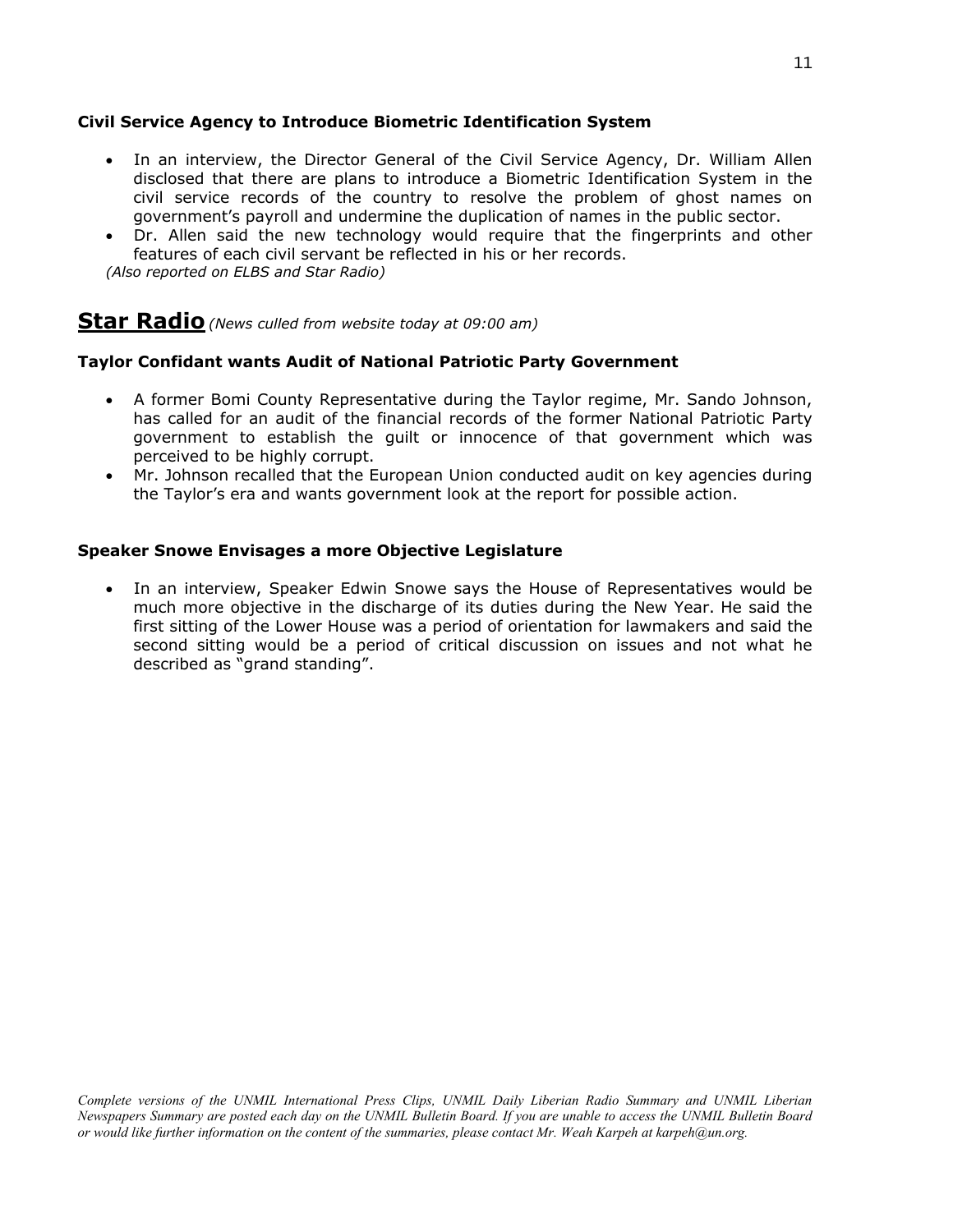# **United Nations Nations Unies**

United Nations Mission in Liberia (UNMIL)

## **UNMIL Public Information Office Media Summary 30 December 2006**

*[The media summaries and press clips do not necessarily represent the views of UNMIL.]*

## **International Clips on Liberia**

## **Why the TRC is dying slowly for Lack of Support**

Front Page Africa 29/12/2006

In the Analyst News release published on December 21, 2006, the Chairman of the Truth and Reconciliation Commission (TRC) in Liberia Cllr. Jerome Verdier called on Liberians and the international community for support and added that the failure of the TRC would pose a threat to peace and national reconciliation. The hard truth is the TRC is dying slowly for lack of support because its mandate is characterized by the following inconsistencies and omissions.

## **Liberian Amputees to Lock Horns with Sierra Leoneans Sunday**

Front Page Africa 29/12/2006

Monrovia - The recent war in Liberia and neighboring Sierra Leone did not only kill thousands of people but left many people with amputated legs. Though most of these people were fighters, some were innocent civilians who suffered the war. For Sierra Leone the story is different. The Revolutionary United Front Rebel which was alleged to have received more warlike supports from Charles Taylor intentionally amputated the legs of hundreds of innocent citizens of Sierra Leone. Now that the war is over in both sisterly countries, the amputees of both countries have decided to get involved in several ventures including sports. In an effort to improve their well-being and enhance their social and economic reintegration, the NCDDRR have put in place measures to provide opportunities for them to acquire formal education and vocation skills training, and enhance the psychosocial component for rehabilitating and reintegrating the physically challenged former combatants.Perhaps this is what prompted the NCDDRR with support from UNDP to stage an international football tournament for single-legged amputees in the West African Sub-Region.

## **International Clips on West Africa**

**(**No Related Stories Found)

## **Local Media – Newspaper**

(No newspaper published today)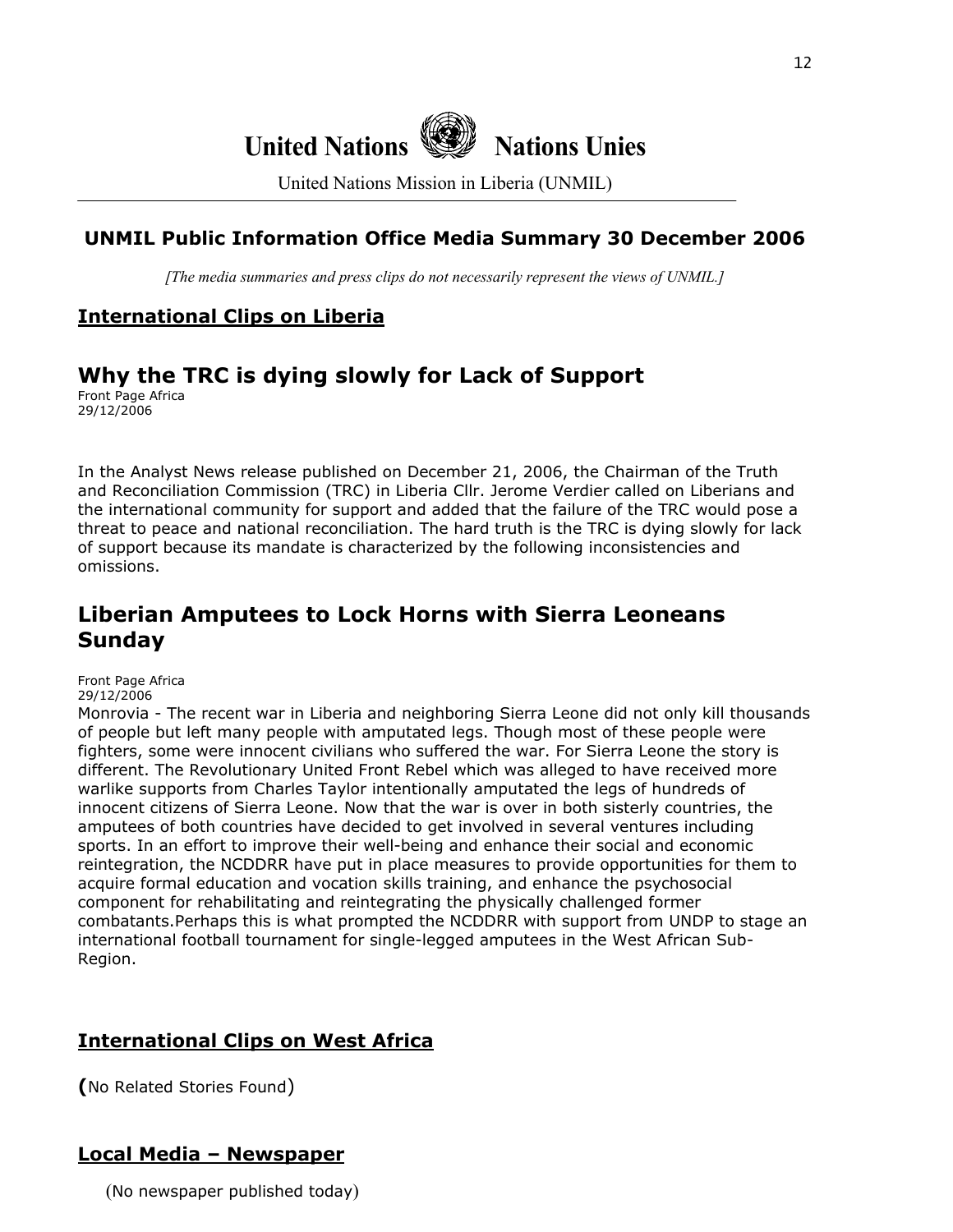#### **Opposition Liberty Party wants Review of Central Bank Act**

- In an interview, the Acting National Chairman of the opposition Liberty Party, Israel Akinsanya, called on the National Legislature to critically review the Act creating the Central Bank of Liberia and all other acts promulgated by past regimes.
- Mr. Akinsanya also called for the Executive Mansion to ensure transparency in the distribution of the three million United States dollars initially allocated to Nimba, Bong and Grand Bassa Counties by Mittal Steel for development purposes.

### **Over 500 Fishermen Threatened to Stage Protest March**

- During a meeting held in the Township of West Point, a slum of Monrovia, over five hundred fishermen threatened to stage a peaceful march to draw government's attention to their plight.
- The fishermen alleged that they have reported to government on several occasions the presence of foreign fishing vessels on Liberian waters but the government's agencies responsible are silent on the issue.

#### **UNMIL Ghanaian Soldiers Accused of Brutalizing two Liberians**

- [sic:] Two Liberians, Jerry Gontee and Sidiki Keita have accused UNMIL Ghanaian soldiers of brutalizing them on suspicion of theft.
- The men claimed they went near the Liberia Petroleum Refinery Company (LPRC) for scraps when they were arrested and taken to the Ghanaian Base in Gardnersville and humiliated.
- Police authorities have refused to detain the men because of their condition. The police also refused to press charges until the men were treated.

### **Four Illegal Aliens Arrested In Sinoe**

- Immigration authorities in Sinoe County have arrested four aliens for illegal residence.
- The Immigration Commander in the County, Col. Abaoyomi Santi, said some of the aliens have been residing in the county for nearly fourteen years and are involved in illegal business transactions there.

### **UN Refugee Agency on Repatriation of Liberian Refugees**

- Speaking at an honouring programme, UNHCR Representative to Liberia, Mr. Mengesha Kebede, said the biggest challenge of the agency is the total repatriation and resettlement of Liberian refugees and said that no programme around the world could be compared to that of Liberia.
- Mr. Kebede said the UNHCR has rehabilitated and constructed over seventy-two clinics across the country.
- The Executive Director of the Liberia Refugee Repatriation and Resettlement Commission appealed to the UN Refugee Agency for logistical support to enable the commission implement its statutory functions.

*Complete versions of the UNMIL International Press Clips, UNMIL Daily Liberian Radio Summary and UNMIL Liberian Newspapers Summary are posted each day on the UNMIL Bulletin Board. If you are unable to access the UNMIL Bulletin Board or would like further information on the content of the summaries, please contact Mr. Weah Karpeh at karpeh@un.org.*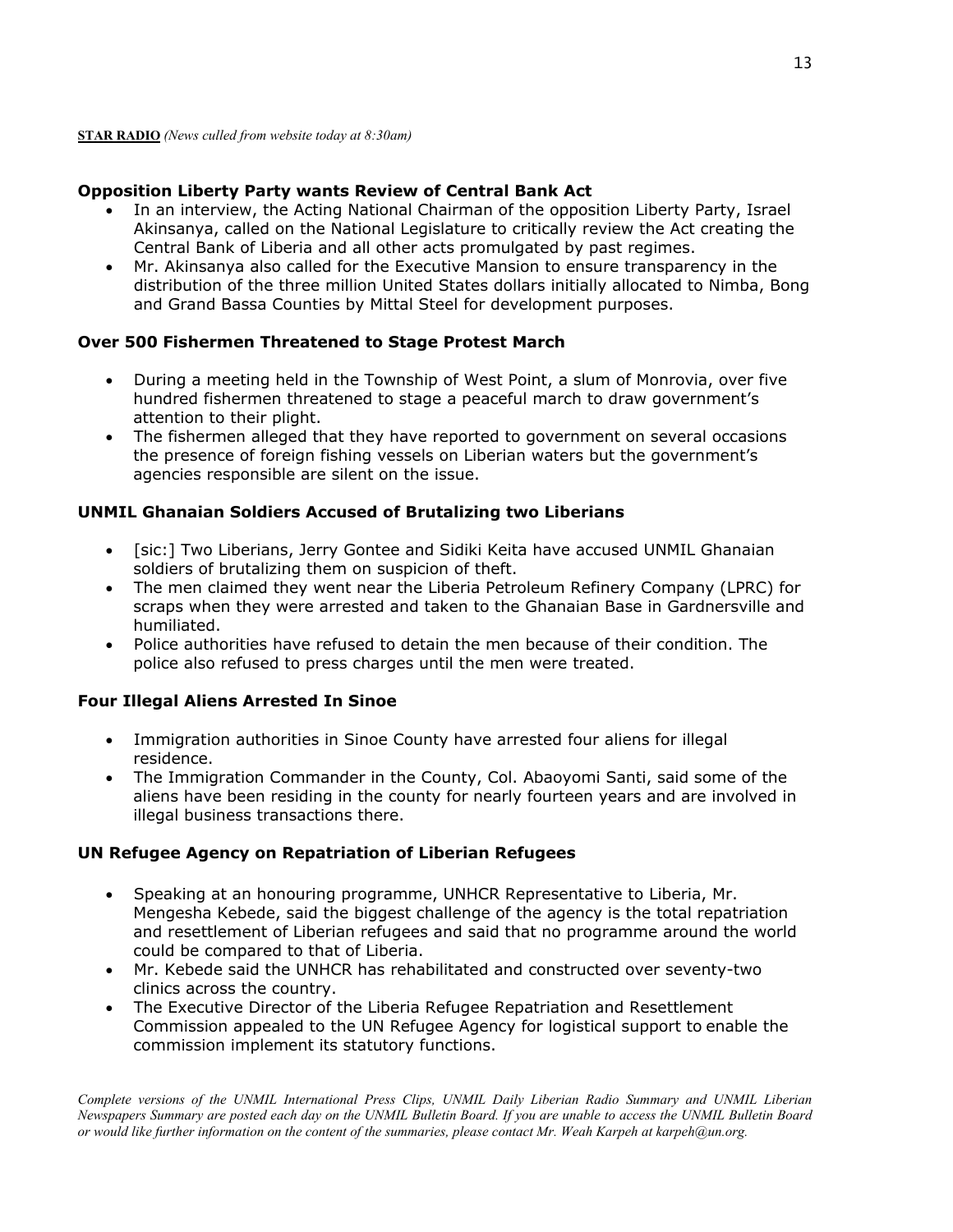# **United Nations Nations Unies**

United Nations Mission in Liberia (UNMIL)

## **UNMIL Public Information Office Media Summary 27 December 2006**

*[The media summaries and press clips do not necessarily represent the views of UNMIL.]*

## **International Clips on Liberia**

## **Federal U.S. judge to rule on Firestone treatment of Liberian workers**

Running Africa – (source: The Mercury News) – December 27 2006 - The wake-up call comes each morning before 4:30. In the dark, 6,000 weary men follow the faint beams of flashlights to their assigned spaces on a massive farm of rubber trees. As night melts into day under the harsh West African sun, each worker will tend to as many as 650 trees, collecting sap in a pair of metal buckets hanging from a wooden pole that he balances on one shoulder. In one backbreaking day he'll collect several hundred pounds of the sap, better known as latex, to be shipped to the United States to make tires, surgical gloves, condoms and countless other goods.

## **Liberia gets \$25 million for electricity in Monrovia**

12/27/06 - News Service Reports

Monrovia - The Liberian government's efforts to restore electricity to the capital Monrovia got a boost Tuesday with a US\$25.2 million contribution from the international development partners, according to official sources. A memorandum to consummate the project was signed Tuesday in Monrovia between diplomats from Norway, the European Commission (EC), the United States and World Bank, and Liberian officials. According to the agreement, the money will be used to supply electricity in the capital and its suburbs.

## **Soldiers get 15m makeover to pull Army out of the past**

Source: IRISH INDEPENDENT Date: December 27, 2006--IRISH soldiers are to get a 15m makeover to bring their personal equipment into line with other modern armies. They will get new accessories including state-of-the-art body amour, ballistic helmets and battle vests which will better protect the soldiers when they embark on dangerous missions such as in Liberia.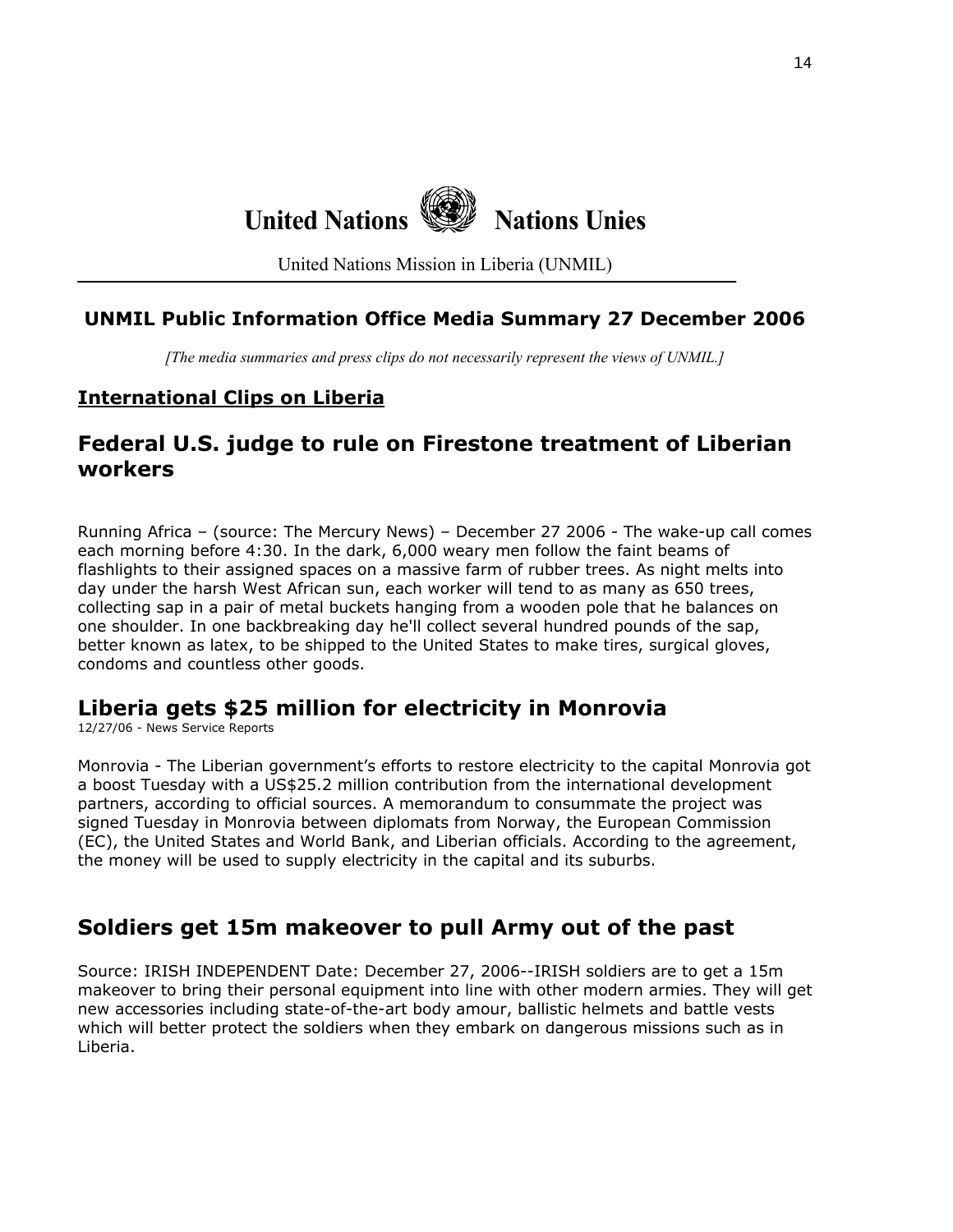## **International Clips on West Africa Review: Details: Diamonds are forever... or not: The human cost of mining for**

bling has set Hollywood against the diamond industry

Source: THE OBSERVER Date: December 24, 2006 --As the song goes, diamonds are a girl's best friend - and like all best friends they were bound to fall out sooner or later. A big dirty (sparkle-free) spat between Hollywood and the diamond industry has been triggered by the new Leonardo DiCaprio movie Blood Diamond .A Warner Bros production, directed by Ed Zwick, it is set against the backdrop of civil war in Sierra Leone in the 1990s and highlights the issue of 'conflict diamonds' - fought over and also illegally mined to finance fighting in under-developed countries.

## **Ivory Coast reopens disarmament talks with rebels**

YAMOUSSOUKRO, Dec 27 (Reuters) - The military heads of **Ivory Coast**'s New Forces rebels met with army chiefs on Tuesday for the first time since a new U.N.-backed peace plan, in a bid to relaunch the disarmament process in the West African state. Efforts to reunite the world's top cocoa growing nation -- divided into a government-controlled south and a rebel north since a short 2002-2003 war -- have been mired in political squabbling which has derailed efforts at disarming the opposing factions.

## **Local Media – Newspaper**

### **Government and Partners Sign US\$25.2M Electrification MOU**

*(The Analyst, Heritage and The Informer)*

- The Liberian Government and its partners in the emergency power initiative (EPP) last week signed a Memorandum of Understanding for the implementation of phase two of the programme.
- By the signing of the MOU, several parts of the city and many other suburbs will be lit as soon as possible.
- The project which is valued at US\$25.2m was signed between the government and the Royal Government of Norway, the European Commission, the United Sates of America and the World Bank at the Ministry of Lands, Mines and Energy.

#### **Executive Mansion Thrashes Speaker Snowe's Claims**

*(The Analyst, Heritage and Public Agenda)* 

- The Executive Mansion has thrashed claims by Speaker Edwin Snowe that President Ellen Johnson-Sirleaf was masterminding attempts by some members of the Legislature to impeach him.
- Addressing journalists recently, Presidential Press Secretary Cyrus Badio said the allegations by Speaker Snowe were untrue and that the President's primary preoccupation remains the creation of jobs for the people and not to engage in "petty politics."

## **Health Workers Threaten Strike Action in Rivercess County**

*(The Analyst)*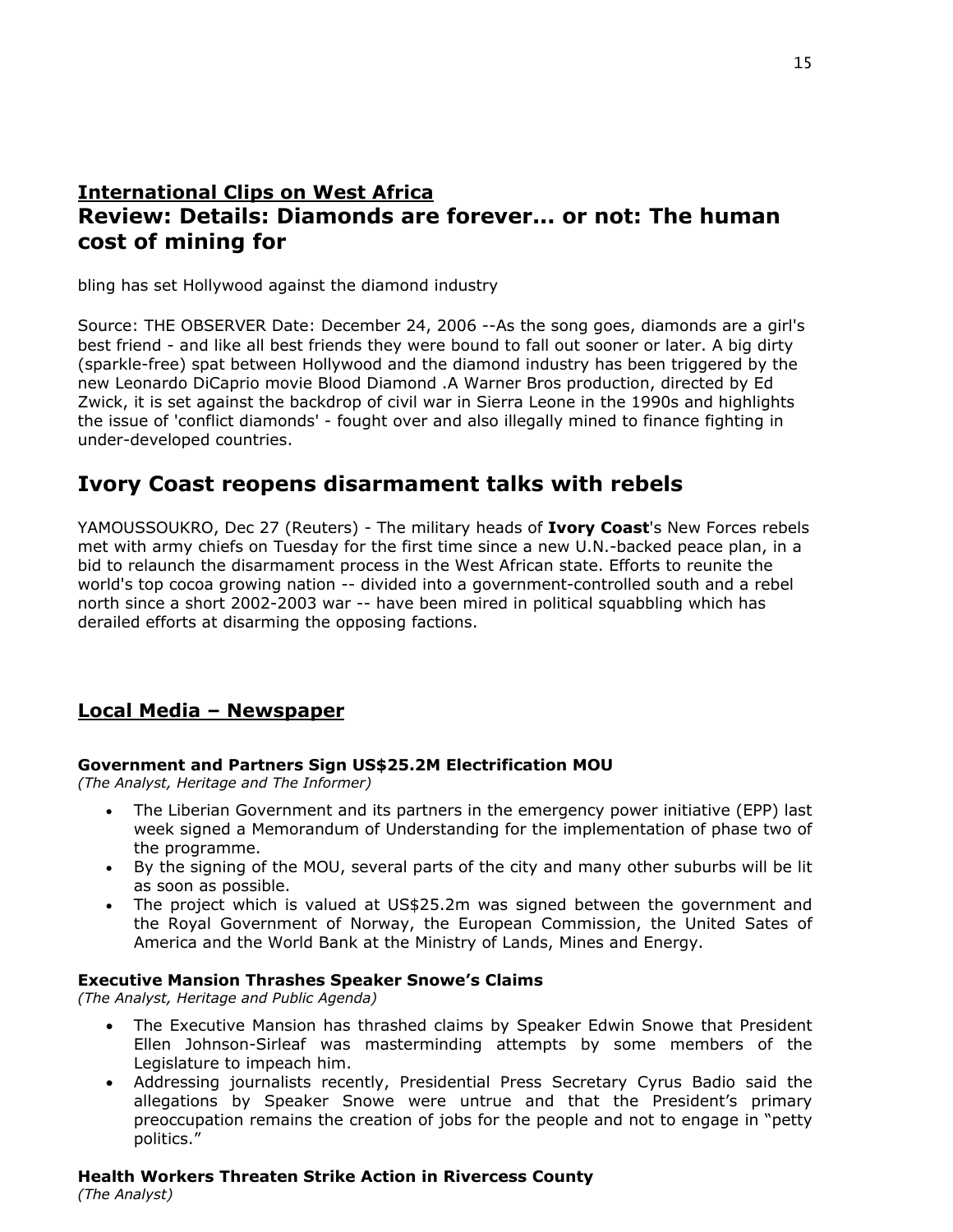- Some 120 health workers in Rivercess County have threatened to strike if their names were not included on the government's payroll.
- The County's Health Administrator, Joshua Cotie, said that only 20 of the health practitioners are on the government's payroll while the remaining 100 workers are volunteers.

#### **Government Close to Arresting Ex-Chairman Bryant on Corruption Charges**

*(Heritage and The Informer)* 

- Justice Minister Counsellor Frances Johnson-Morris said Tuesday that the Government was not far from arresting former Transitional Head of State, Charles Gyude Bryant, for his alleged involvement in corruption during his two-year tenure.
- Mr. Bryant and several of his former officials were indicted by an ECOWAS audit report for supposedly stealing more than nine million United States dollars.

## **18 International Companies to Invest Over US\$44M in Liberia's Economy**

*(The News)* 

- [sic:] The Chairman of the National Investment Commission (NIC) Richard V. Tolbert has revealed that 18 international companies have expressed interest to invest over US\$44m in the Liberian economy.
- Mr. Tolbert said the companies, when established, would create jobs for more than 500 persons, adding that the government was working out the technical details with the companies.

#### **17 Drug Suspects Escape from Police Cell**

*(The Inquirer)* 

• Seventeen suspects recently arrested for allegedly dealing in illicit drugs have all escaped from a prison cell at the Headquarters of the Monrovia City Police.

#### **ECOWAS Foreign Ministers Recommend Lifting of Sanctions on Liberia**

*(Daily Observer)* 

• Foreign Ministers from the Economic Community of West African States (ECOWAS) meeting in Ouagadougou have recommended the lifting of all sanctions on Liberia to enable the country benefit from its resources.

#### **Police Disrobes Officer for Murder**

*(The Inquirer)* 

- The Liberia National Police has disrobed Patrolman Solomon M. Karn for his alleged involvement in a scuffle which led to the death of a man identified as Vasco Obe.
- Police Inspector General Muna Sieh told a news conference Tuesday that officer Karn who was assigned in Kakata, Margibi County, has been turned over for investigation.

**Local Media – Radio Veritas** *(News monitored today at 9:45 am)* 

#### **Seventeen Inmates Escape from Prison**

 *(Also reported on Star Radio and ELBS)*

### **Government Threatens to Arrest Illegal Scrap Dealers**

- A Ministry of Lands, Mines and Energy release said government will arrest scrap dealing companies and individuals involved in illegal scrapping activities.
- The release said some scrap companies are engaged in the "random destruction" of salvageable assets and threatened to cancel all contracts with scrapping companies found violating government's regulations on scrap materials.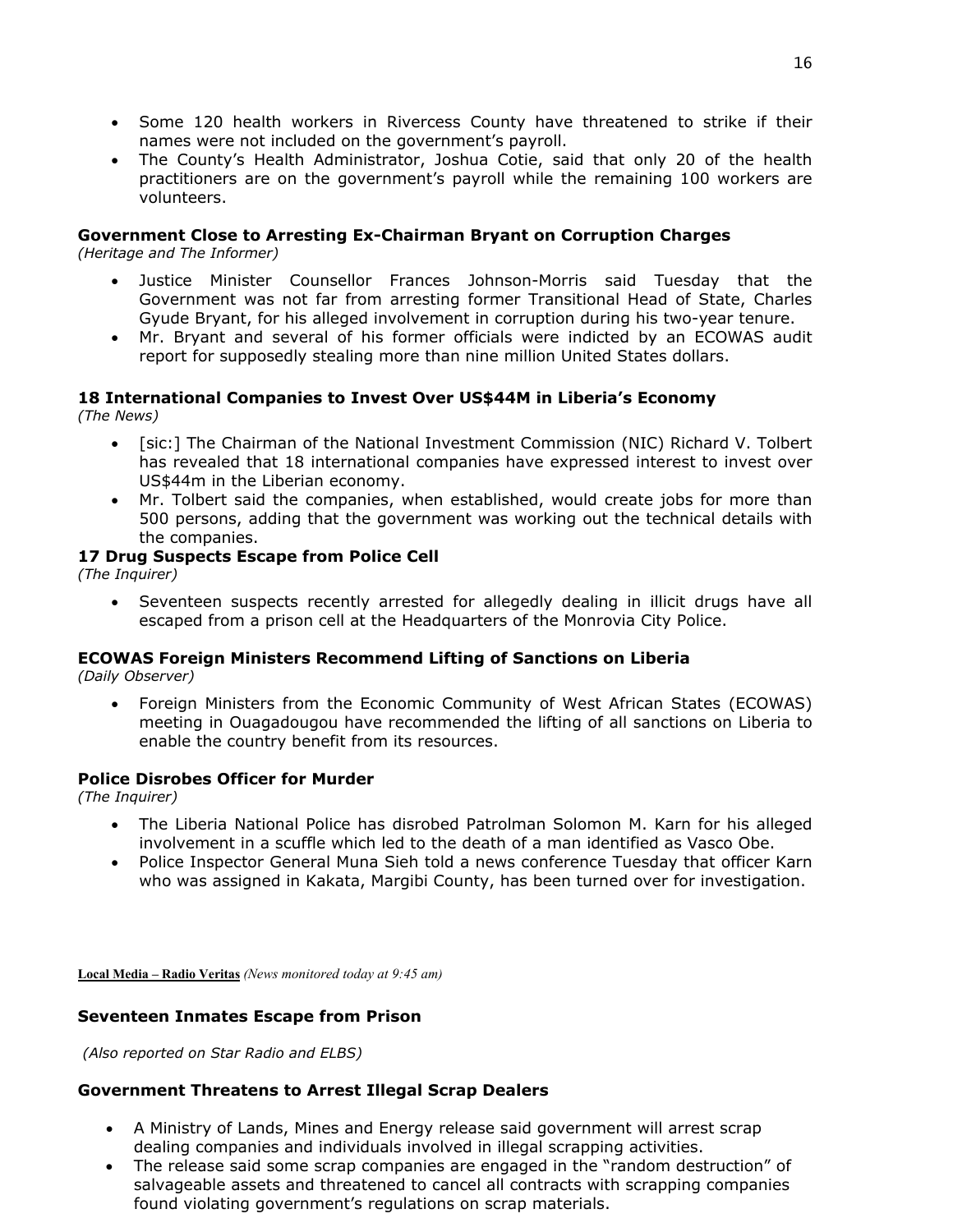#### *(Also reported on Star Radio and ELBS)*

#### **Thirteen Female Prisoners Released following Presidential Pardon**

- The Liberian Government yesterday released thirteen female prisoners from the Monrovia Central Prison after last week's presidential pardon for minor offenders. The government said it freed the women for lack of "sufficient" evidence to successfully prosecute them.
- However, there are doubts as to why the government freed only women from the Monrovia Central Prison whereas there are hundreds of men.

*(Also reported on Star Radio and ELBS)*

**STAR RADIO** *(News culled from website today at 8:30am)*

#### **UN Refugee Agency Hands Over Projects to Government Today**

- A release issue in Monrovia yesterday said, UNHCR-Liberia in collaboration with its implementing partner, African Concern International, is expected to hand over several projects to the Government today, Wednesday.
- The projects worth over US\$30,000 include the Bong Mines Police Station in Fuama District, Dobli Island Public School in Heindi, the Quinta Bridge and a hand pump in Zangbiama village.

#### **Police Officer Disrobes for Murder**

 **\*\*\*\***

*Complete versions of the UNMIL International Press Clips, UNMIL Daily Liberian Radio Summary and UNMIL Liberian Newspapers Summary are posted each day on the UNMIL Bulletin Board. If you are unable to access the UNMIL Bulletin Board or would like further information on the content of the summaries, please contact Mr. Weah Karpeh at karpeh@un.org.*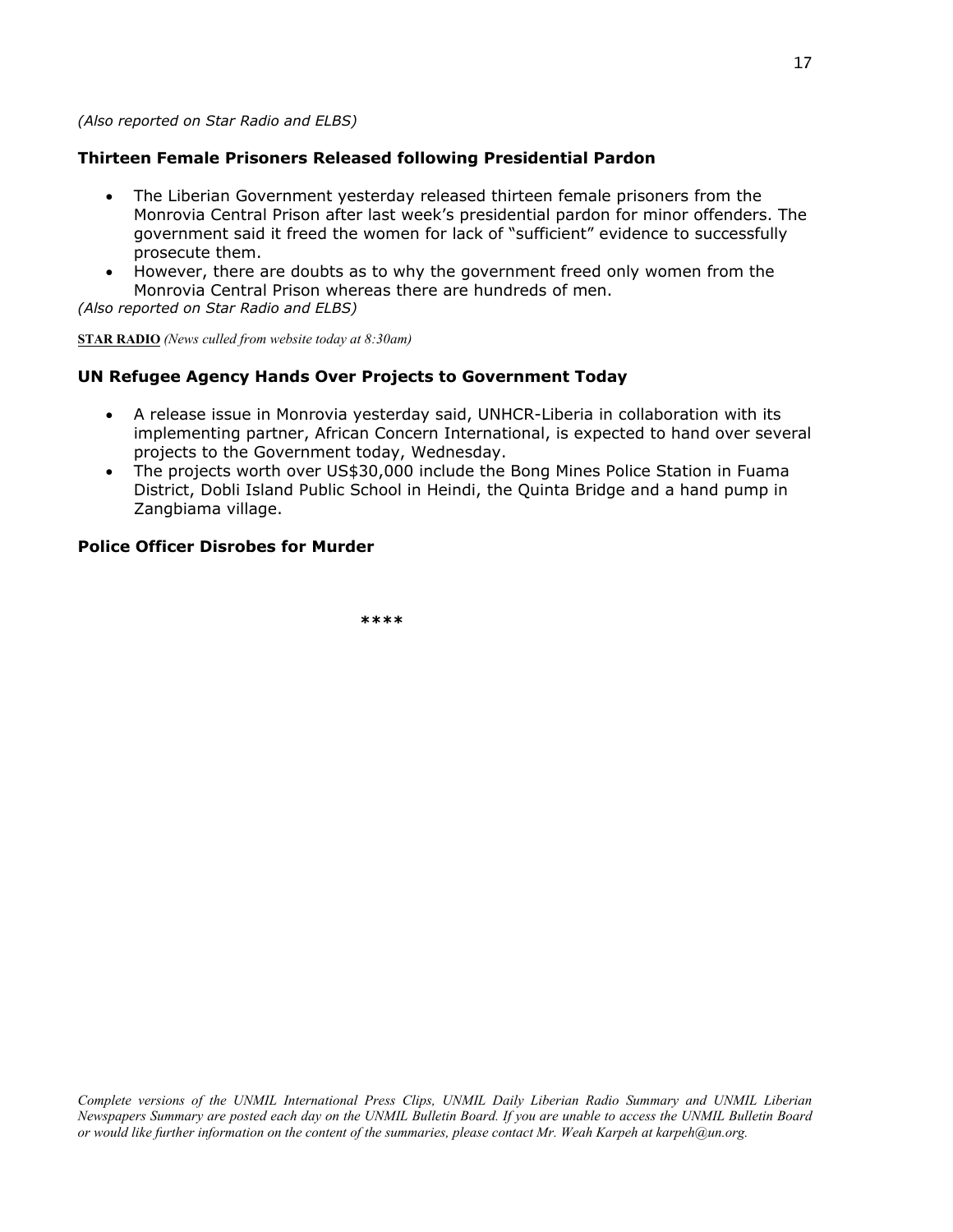Reuters Wednesday, 3 January 2006

## **Ban talks death penalty on first day**

UN Secretary-General Ban Ki-Moon started his first day on the job on Tuesday by departing from

the traditional UN opposition to the death penalty, saying nations can make their own decision.

Ban, a former South Korean foreign minister succeeding Kofi Annan of Ghana, was greeted by a UN honour guard, went to a UN meditation chapel to honor fallen peacekeepers, spoke to reporters and held a mass meeting with UN staff.



Asked about the weekend execution of Saddam Hussein, Ban, 62, said the former Iraqi leader committed "heinous crimes and unspeakable atrocities against the Iraqi people and we should never forget the victims of these crimes."

But he said, "The issue of capital punishment is for each and every member state to decide" and in conformity with international law. South Korea is among the 68 nations that retain the death penalty although Seoul is considering abolishing it.

Groups such as Human Rights Watch have criticised the death penalty against Saddam, saying it was imposed after a "deeply flawed trial" with political interference. Annan and leading UN rights officials also have opposed capital punishment, as has the European Union.

The UN special representative in Iraq, Ashraf Qazi, released a statement on Sunday saying that the world body "remains opposed to capital punishment, even in the case of war crimes, crimes against humanity and genocide."

Ban's new spokeswoman, Michele Montas of Haiti, said, "The UN policy still remains that the organization is not for capital punishment." She said Ban's comments were nuanced but would not say whether he agreed with Qazi.

While Ban intends to make a fresh start, he is being pressured by the United States, Britain, France and others for control of key departments as were his predecessors.

## **Expected appointments**

Sir John Holmes, Britain's former ambassador to France, is expected to head the UN Office for the Coordination of Humanitarian Affairs, formerly run by Jan Egeland, who resigned last month and returned to Norway, UN sources said.

A US citizen may head the political affairs department or perhaps even peacekeeping, although most envoys believe Frenchman Jean-Marie Guehenno will stay on the job, at least for the time being.